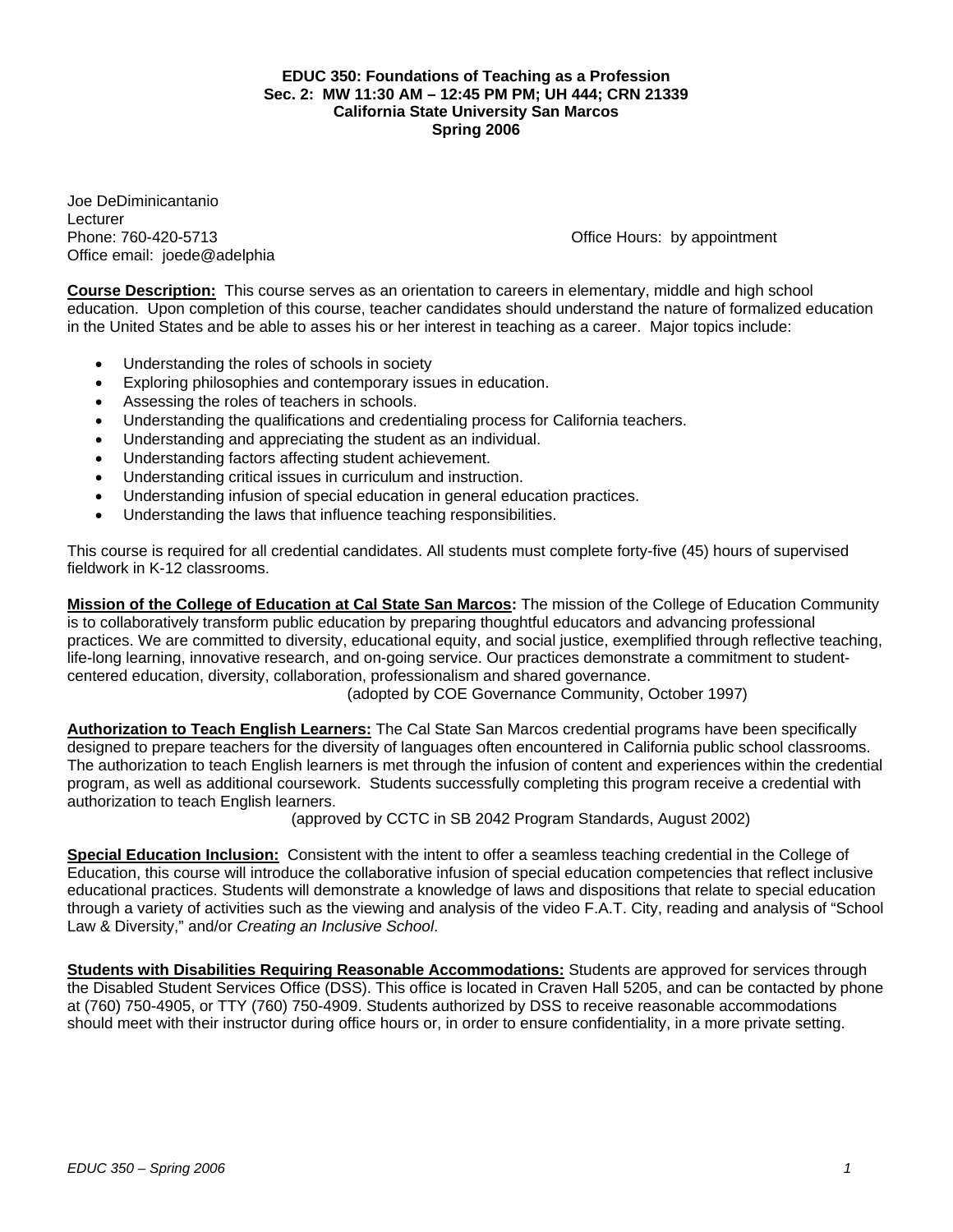**College of Education Attendance Policy:** Due to the dynamic and interactive nature of courses in the College of Education, all students are expected to attend all classes and participate actively. Absences and late arrivals/early departures will affect the final grade. A minimum grade of C+ is required in Educ 350 to qualify as prerequisite for admission to the Cal State San Marcos teacher credential program. COE attendance policy states, "At a minimum, students must attend 80% of class time, or s/he may not receive a passing grade for the course at the discretion of the instructor. Individual instructors may adopt more stringent attendance requirements." Should students have extenuating circumstances, please contact the instructor as soon as possible. In this section of Educ 350, the instructor has adopted this additional policy: If you miss three class sessions, you cannot receive a grade of A or A -; if you miss four class sessions, you cannot receive a grade of B+ or B.

**Credential Program Recommendations:** As one of several evaluation methods, Educ 350 course instructors are asked for feedback concerning credential candidates who are applying for programs at Cal State San Marcos. Keep in mind that your professionalism and hard work in this class not only affect your course grade, but also indicate your readiness for a credential program.

**Field Work:** In addition to in-class work, assigned readings and projects, students will participate in forty-five (45) hours of supervised fieldwork assignments in a variety of public school settings. Approximately half of your time should be spent in one teacher's classroom, and the remainder of the time should be distributed among other classrooms. A recommendation (usually from the classroom teacher where most of the fieldwork is done), as well as a Field Experience Recommendation Form with documented hours and teacher verification, are requirements for admission to the Cal State San Marcos Teacher Credentialing programs.

**Use of Technology:** Students are expected to demonstrate competency in the use of various forms of technology (i.e. word processing, electronic mail, iLEARN/WebCT, use of the Internet, and/or multimedia presentations). Specific requirements for course assignments with regard to technology are at the discretion of the instructor. Keep a digital copy of all assignments for use in your teaching portfolio. Details will be given in class.

**Teaching Performance Expectation (TPE) for EDUC 350**: A primary goal of Educ 350 is to begin the process of developing teacher candidates to become professional educators. The following TPE of the California Commission for Teacher Credentialing is expected to be met during this course:

### **TPE 12: Professional, Legal and Ethical Obligations**

Candidates are aware of their own personal values and biases and recognize ways in which these values and biases affect the teaching and learning of students. They resist racism and acts of intolerance. Candidates appropriately manage their professional time spent in teaching responsibilities to ensure that academic goals are met.

Candidates for a Teaching Credential understand and honor legal and professional obligations to protect the privacy, health, and safety of students, families, and other school professionals. They are aware of and act in accordance with ethical considerations and they model ethical behaviors for students. Candidates understand and honor all laws relating to professional misconduct and moral fitness.

### **Teaching Performance Assessment for Developing as a Professional Educator**

The successful completion of the personal philosophy assignment is a requirement for completion of this course and is a component of partially meeting the TPE described above. This statement will be used for assessment both in the course and at completion of the College of Education program. Retain an electronic copy of your statement for submission for your portfolio at the completion of your teacher education program.

**Class Discussions and Participation:** Students will engage in active learning each class session, and will be expected to actively participate.

- Do you participate in class discussions productively, sharing your knowledge and understandings?
- Do you interact productively with your peers, taking on a variety of roles (leader, follower, etc.)?
- Do you contribute appropriately to group work—do you "do your share"?
- Are you able to accept others' opinions?
- Are you supportive of others' ideas?
- Do you support your peers during their presentations?
- Can you monitor and adjust your participation to allow for others' ideas as well as your own to be heard?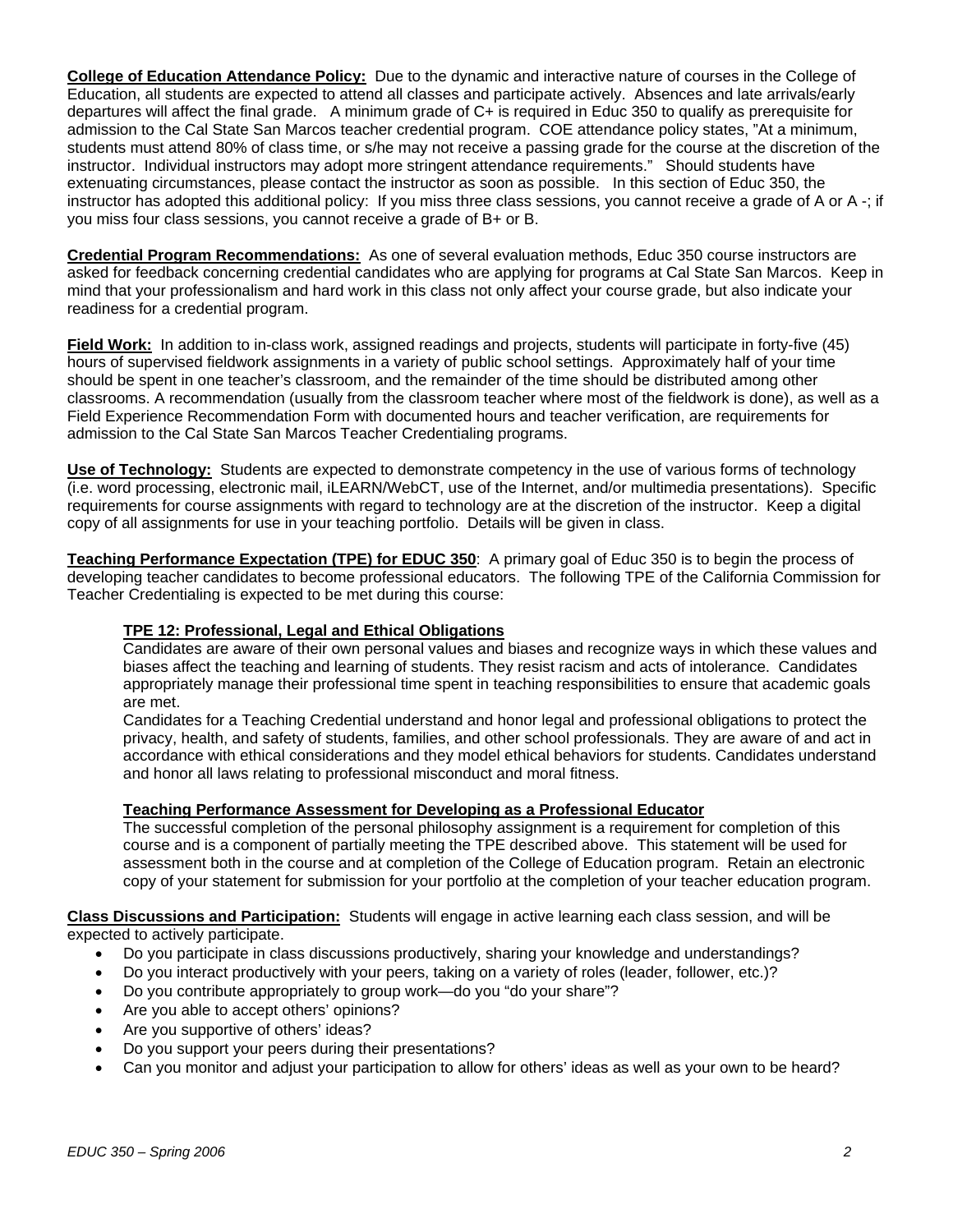**Course Requirements:** Teacher education is a professional preparation program. It is expected that students will come to class prepared to discuss the readings, submit required assignments, and participate in class activities. Students are expected to adhere to academic honesty and integrity, standards of dependability, confidentiality and writing achievement. Because it is important for teachers to be able to effectively communicate their ideas to students, parents, colleagues, and administrators, writing that is original, clear and error-free is a priority for the College of Education. It is expected that work will be turned in on time. Please discuss individual issues with the instructor. Points will be deducted if assignments are submitted late (10% penalty per day late; no credit will be awarded if the assignment is one week late).

#### **Required Texts:**

Armstrong D.G., Henson, K.T., and Savage, T.V. (2005). *Teaching Today* (7<sup>th</sup> ed.). Merrill Prentice Hall. Villa, R. A. and Thousand, J. S. (2005). *Creating an Inclusive School* (2nd ed.)*.* Alexandria, VA: Association for Supervision and Curriculum Development.

#### **One of the Following "Choice Books":**

Codell, E. R. (2001). *Educating Esmé.* Chapel Hill, NC: Algonquin. Diver Stamnes, A. (1995). *Lives in the Balance.* Albany, NY: SUNY Press. Foster, M. (1997). *Black Teachers on Teaching*. New York: New Press. Jennings, K. (Ed.). (1994). *One Teacher in 10.* los Angeles: Alyson Books. Michie, G. (1999). *Holler If You Hear Me.* New York: Teachers College Press.

#### **Assignments and grading:**

Interview of a teacher 10 points and the control of a teacher 10 points of a teacher 10 points of a teacher 10 points of the control of the control of the control of the control of the control of the control of the control Details will be given in class. The written report is due on September 14.

Classroom observation reports 15 points 15 points 15 points 15 points 15 points 15 points 15 points 15 points 15 points 15 points 15 points 15 points 15 points 15 points 15 points 15 points 15 points 15 points 15 points 15

Using the classroom observation instrument provided in class, write up fifteen 30-minute observations in your field sites. Submit five of these on the dates on the course schedule.

#### Essay: First-hand Accounts of Teachers 10 points

Prepare a 3-page essay on the teacher(s) whose experiences were chronicled in your choice book. How did the teacher(s) in your book tell her/his/their story(ies)? How did the teacher(s) learn about the students and their needs? What did the teacher(s) do to address the students' needs? How did the teacher(s) find fulfillment in the career of teaching? How does the experience of the teacher(s) relate to the readings and discussions from your coursework this semester? You must make explicit connections to coursework, and you must relate the book to your own thinking about teaching. You and the others who read the same book will share your book to your classmates in a creative presentation.

School Law and Diversity 10 points 10 points 10 points 10 points 10 points 10 points 10 points 10 points 10 points 10 points 10 points 10 points 10 points 10 points 10 points 10 points 10 points 10 points 10 points 10 poin

Details will be given in class.

Contemporary issues research 15 points and the contemporary issues research 15 points and 15 points of the contemporary issues research 15 points and 15 points of the contemporary issues research 15 points and 15 points of

Choose (1) an issue that interests you (from the topics given to you by the instructor) and (2) a partner with whom to work. Research the issue and prepare an oral report to share in class. The report should describe and analyze the issue. Reports to the class will be spaced out over the class periods during the second half of the semester. When you present your research orally, provide a one-page summary and a reference list for your classmates.